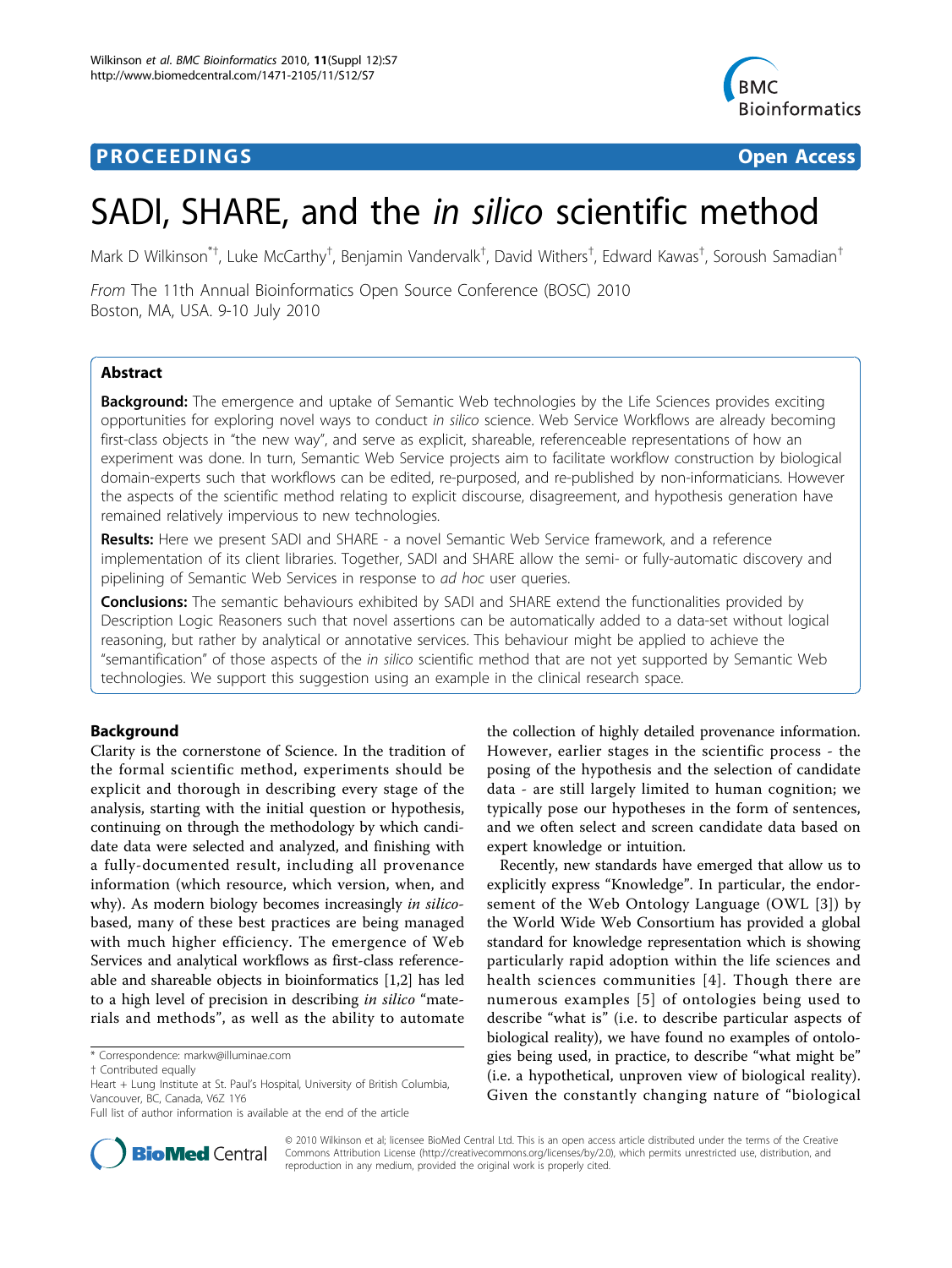reality", we find this distinction to be somewhat artificial - we would argue that ontologies, in general, can and usually do represent hypotheses. If this were true, the logical constructs that exist in the OWL Description Logic (OWL-DL) might allow these ontologies/hypotheses to be explicitly expressed at a level of detail and granularity sufficient to make them the in silico equivalent to a scientific hypothesis expressed in natural language.

Hypotheses encoded in OWL would have a number of significant advantages over hypotheses represented in natural language; they would be unambiguous, extensible by third parties, and could be tested computationally. These features would make such OWL constructs an excellent platform for scientific discourse and disagreement. However, given that OWL reasoners are currently only able to compute inferences for a single, locally stored dataset, the testing and comparison of such hypotheses would be constrained by the human labour of gathering and integrating data from many sources.

SADI - Semantic Automated Discovery and Integration [[6](#page-4-0)] - is a set of "best-practices" for modeling Semantic Web Services in the scientific domain, and an open-source set of code modules in Perl and Java that adhere to these best-practices. SHARE - the Semantic Health And Research Environment [[7\]](#page-4-0) - is a prototype client that uses the SADI Framework to demonstrate how applications might take advantage of the semantic features of SADI Web Services. SHARE, augments OWL reasoners with the ability to retrieve entities from remote data sources at the time of reasoning, and to validate relationships between those entities using arbitrary computational tools. Here we provide a brief progress report for the SADI and SHARE projects. We then discuss how SHARE enables the creation and testing of scientific hypotheses without dependency on locally installed data and software. We believe that, by encouraging the explicit encoding, sharing, comparing, and editing of ideas among researchers in the community, SHARE reveals the plausibility of engaging in a novel form of highly detailed scientific discourse, currently lacking in the in silico scientific process. We then speculate, using demonstrative queries and ontologies, how SADI and SHARE might contribute to the vision of the complete in silico scientific method described above.

## SADI update

SADI Semantic Web Services are distinct from traditional Web Service frameworks in that W3C Semantic Web technologies Resource Description Framework (RDF) [\[8](#page-4-0)] and OWL are used at every level of the Web Service "stack". Service interfaces are defined in OWL-DL, consisting of two classes representing the service input, and output respectively. Services consume OWL Individuals of the input class, and return OWL Individuals of the output class. The key best-practice mandated by the SADI framework is that the URI of the input and output individuals must be the same. As such, every service becomes an 'annotation' service, where the data input to a service, and the data generated by the service execution, are explicitly linked by a meaningful set of RDF predicates. Since almost all Services in the bioinformatics domain are stateless and atomic, this restriction is not significant, and to date we have not encountered a bioinformatics Web Service that could not be modeled in SADI. The URI-best-practice also makes it possible to automatically determine what a service does by simply comparing the input and output classes. The predicates added, input and output datatypes for all SADI services are automatically indexed and made available for searches in a publicly accessible SPARQL [[9\]](#page-4-0) endpoint.

A variety of SADI-compliant tools are available from both the client and service-provider perspectives. For deploying SADI services in Java, a codebase is available on Google Code [\[10](#page-4-0)]. The Java codebase uses Maven for dependency management and a skeleton Eclipse project can be downloaded to make the process of service development as painless as possible. For service providers in Perl, a code module - OWL2Perl [[11\]](#page-4-0) - is available in CPAN that consumes OWL class definitions and creates Perl code modules that facilitate the creation of OWL Individuals representing those classes. Thus, the parsing of input data, and creation of output data, for any given SADI service in Perl is greatly simplified. To simplify things further, a plug-in [[12](#page-4-0)] has been written for the Protégé [[13,14](#page-4-0)] ontology editing environment that semi-automates the creation of SADI Services simply by dragging and dropping ontology nodes from the Protégé canvas onto the SADI canvas, and providing a few simple annotations. Service code is written (either in Java or in Perl) and the provider simply needs to add their business-logic and fill-in the stub-values provided in order to create a functional service. Moreover, services can be tested by creating an OWL Individual inside of Protégé and sending that data to the service. In future iterations, these testing input and output data will be captured by the system and used for daily "unittests", which could be used to provide QoS statistics or automatically alert service providers that a service has stopped functioning normally. Two SADI client tools are available. SHARE (discussed below) and a SADI plug-in [\[15\]](#page-4-0) to the Taverna [[16](#page-4-0)] workflow editing and enactment environment. The SADI Taverna plug-in enables semantically-enhanced searches for SADI Web Services, such that, at any given point in the workflow, services can be discovered that feed-into, or consume,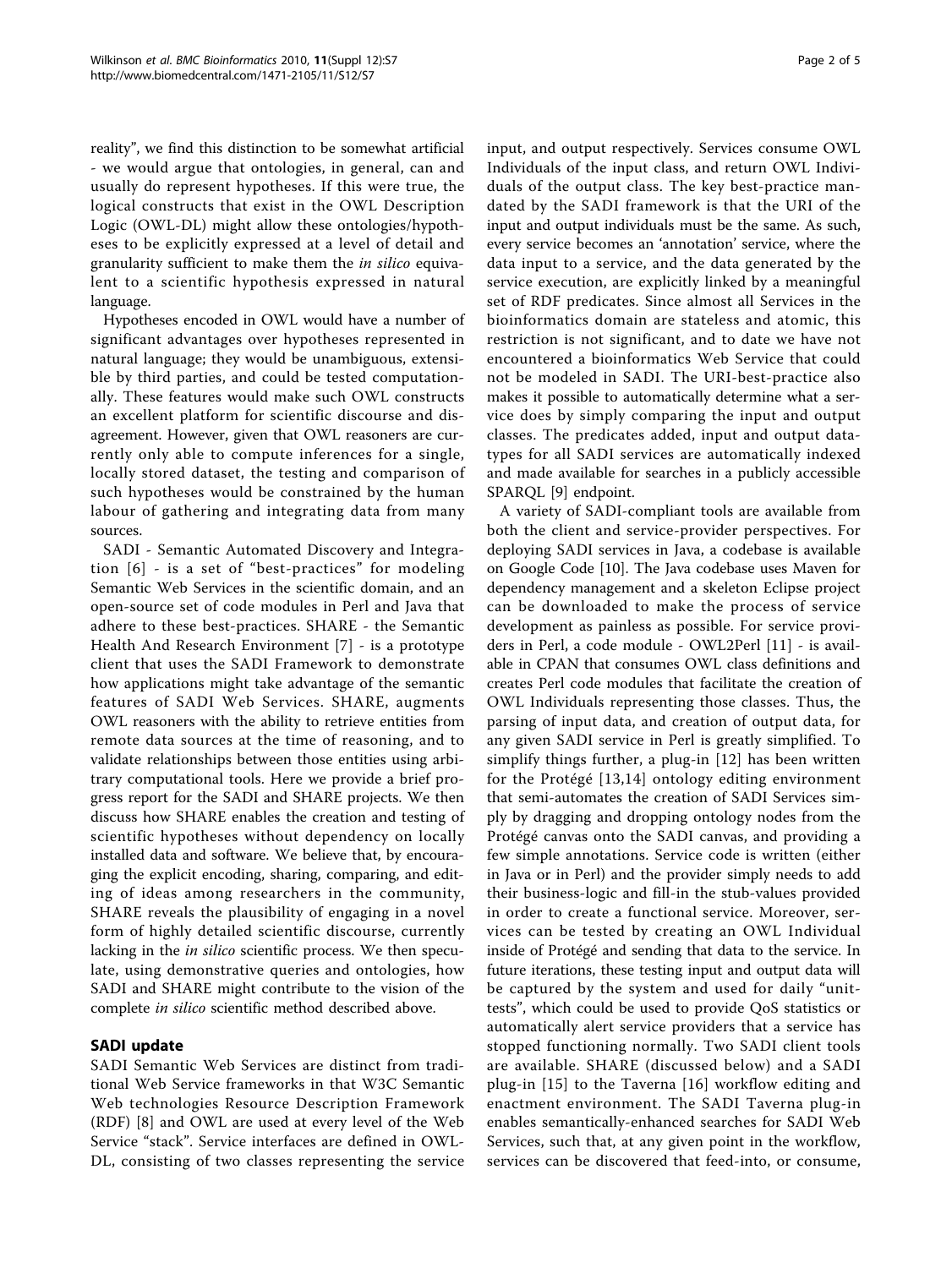data-types appropriate to the currently selected service. This greatly simplifies construction of valid workflows. The SADI plugin also creates RDF-formatted data from non-SADI Web Services, and/or extracts data from RDF in order to pass it on to downstream non-SADI Web Services, thus SADI services can interact seamlessly with traditional Web Services in the Taverna environment.

## SHARE update

SHARE exposes SADI Web Services as if they were a virtual, distributed SPARQL endpoint. It consumes SPARQL queries and deconstructs them to individual triple-patterns, then maps the predicates and data-types required to SADI services capable of creating those data. A workflow of Services is automatically designed, data is passed/generated during execution of that workflow, and the final transient database is then used to resolve the original query. SHARE can also deconstruct OWL-DL class definitions referred-to in a SPARQL query, and similarly map the property-restrictions in those classes to a workflow of SADI services capable of generating the properties defined in the OWL class. Thus, OWL Individuals representing arbitrary OWL classes can be dynamically discovered or generated from distributed data and analytical tools. The SHARE client can be configured to use any OWL reasoner that exposes an interface compatible with the Jena Semantic Web Framework.

## SADI and SHARE and the in silico scientific method

A demonstrative query will reveal the novel features of the SADI + SHARE system that, we believe, provide insight into how explicit hypothesis specification and automated hypothesis evaluation might work in a Semantic Web environment. The query below retrieves the latest Blood Urea Nitrogen and Creatinine blood chemistry levels from patients who are likely to be rejecting their kidney transplants (this query can be run from the SHARE client at http://dev.biordf.net/cardio-SHARE/, which uses the Pellet 2 OWL reasoner [[17\]](#page-4-0))

PREFIX rdf: [<http://www.w3.org/1999/02/22-rdf-syn](http://www.w3.org/1999/02/22-rdf-syntax-ns#)[tax-ns#>](http://www.w3.org/1999/02/22-rdf-syntax-ns#)

PREFIX patients: [<http://sadiframework.org/ontolo](http://sadiframework.org/ontologies/patients.owl#)[gies/patients.owl#>](http://sadiframework.org/ontologies/patients.owl#)

PREFIX pred: [<http://sadiframework.org/ontologies/](http://sadiframework.org/ontologies/predicates.owl#) [predicates.owl#](http://sadiframework.org/ontologies/predicates.owl#)>

SELECT ?patient ?bun ?creat

FROM <[http://sadiframework.org/ontologies/patients.](http://sadiframework.org/ontologies/patients.rdf) [rdf](http://sadiframework.org/ontologies/patients.rdf)>

WHERE {

?patient rdf:type patients:LikelyRejecter. ?patient pred:latestBUN ?bun. ?patient pred:latestCreatinine ?creat. }

Of particular relevance in this query is the constraint that the patient should be of type 'Likely Rejecter'. Examining the OWL definition of Likely Rejecter, we find that Likely Rejecters have a collection of blood creatinine levels that are 'elevated'. Elevated creatinine levels are defined as a collection of measurements that have an 'increasing' linear regression model. Linear regression models have features such as slope, and intercepts. The patients.rdf database contains patients who each have a time-course of various blood chemistry measurements.

When SHARE finds the [patient type Likely Rejector] clause, it examines what data exists in the database, examines the definition of Likely Rejecter, and then synthesizes a workflow capable of determining which patients fulfil the Likely Rejecter class definition. This includes discovery and execution of a SADI Web Service that can do a linear regression analysis on X-Y coordinate data, and the automated detection (by semantic reasoning) that a time-course of blood chemistry measurements are simply a specialized type of X-Y coordinate data. Once the analysis is complete, the Pellet2 reasoner is used to classify patients as Likely Rejecter (or not), and the remainder of the query is resolved for those patients (also using Web Services that map to the latestBUN and latestCreatinine predicates).

During resolution of this query, the Likely Rejecter OWL class definition acted as an abstract workflow. Concretization of that workflow happened dynamically at run-time by (a) examining the "needs" of the Class, then (b) determining which of those "needs" existed in the dataset, which were purely logical constructs that could be managed by the reasoner, and which required mapping onto SADI services capable of doing database look-ups or analytical operations to fulfill those needs. Importantly, the individual components of the Likely Rejecter class are granular and largely "non-controversial" (e.g. that x-y coordinate data can be represented as a linear regression,and that linear regression models have a slope); however the Likely Rejecter class itself is controversial - when faced with this definition, Clinicians will often complain, for example, that that creatinine levels do not have to be increasing in order to be dangerously elevated. As such, Likely Rejecter represents a category, assembled from distributed concepts and relationships, that represents one perspective of what defines a likely transplant rejecter. Effectively, it is a hypothetical class of patients, and individuals that fit the hypothesis (if any) are determined through an automatically generated analytical pipeline.

## Other observations

Some aspects of the SADI + SHARE behaviour are quite distinct from the current state-of-the-art in Semantic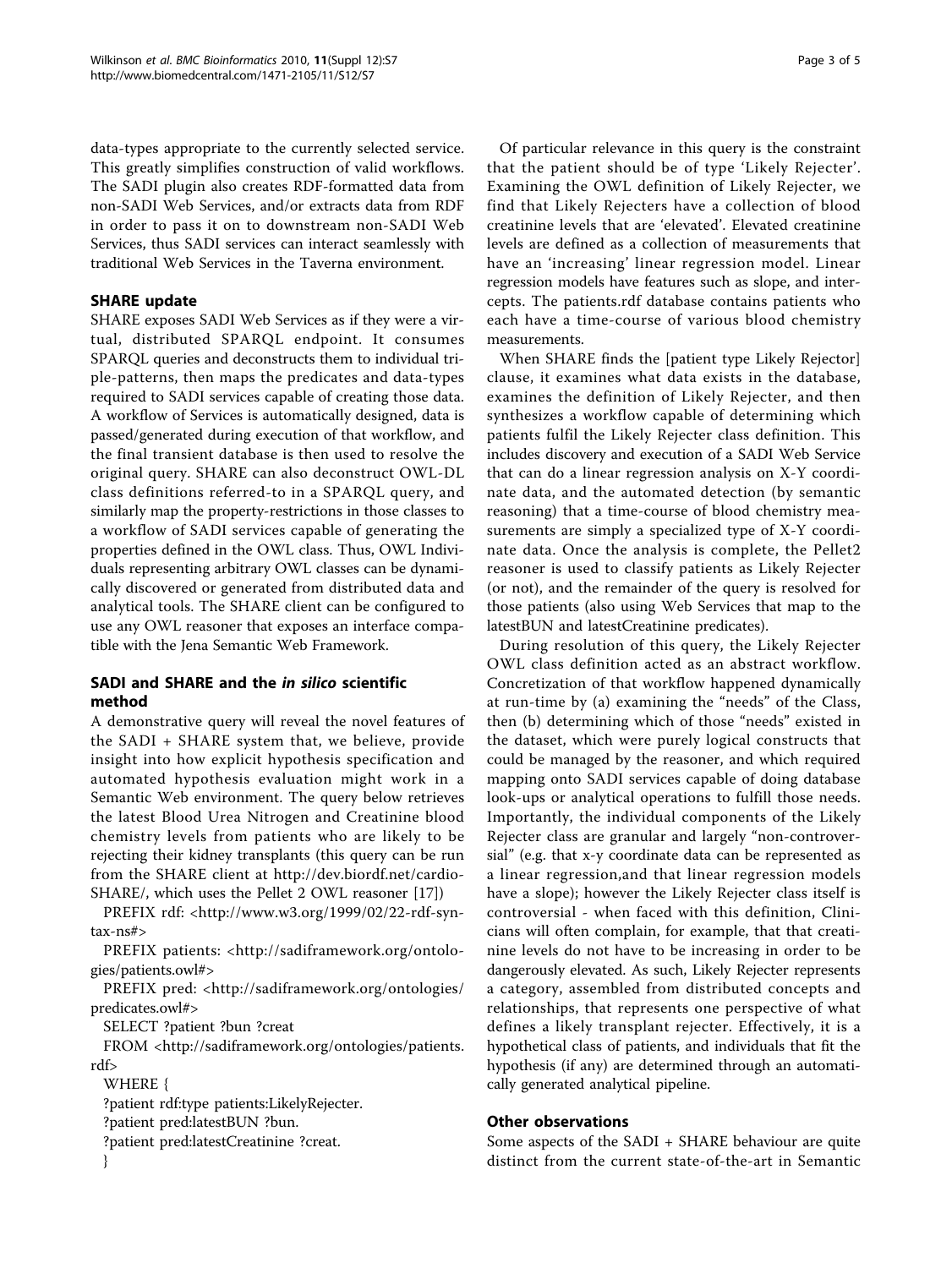<span id="page-3-0"></span>Web infrastructure. With existing OWL/RDF frameworks, a DL reasoner is provided with an ontology and putative instance data. The reasoner examines the data, creates new assertions within that dataset based on the logical axioms in the ontology, and then classifies the instances into the various ontological categories. With SHARE, an ontology and putative instance data are provided to the query engine, and new assertions are created in the dataset through both DL reasoning, and the discovery of SADI Web Services capable of adding the assertions defined in the ontology. As such, the system extends our ability to automatically classify instance data beyond what current DL reasoners can achieve, because the SHARE+SADI system can add new assertions that are not derived from pure logic, but rather by expert-knowledge encoded as Web Services. Thus, perhaps the most important consequence of SADI+SHARE is that the motivation to encode the knowledge of the "professional annotator" is significantly enhanced. Currently, in the typical life sciences semantic framework, knowledge about how to interpret the data is encoded in ontologies and shared; however, knowledge about the process of creating the data - annotation - is contained in a small set of experts who represent a specific community or institutional agreement [[18\]](#page-4-0). In order to apply a given annotation to a piece of data (i.e. a predicate, in Semantic Web terms) the data goes through the institutional process and thereby becomes annotated. In SADI + SHARE, not only is the institutional annotation process encoded in the form of a Web Service (which in itself is not novel), but the annotation process is linked to the interpretive knowledge layer; the desired knowledge drives the automated discovery of the annotations that are needed, as well as driving that annotation to be executed over one's local, personal data set. There are already numerous pragmatic reasons to encode frequently-applied algorithms or repetitive tasks; however, given the scenario just described, the incentive to encode institutional/curatorial knowledge into Web Services becomes, in our opinion, even more compelling!

As a direct consequence of reducing the need for professional annotators, we simultaneously reduce the need for community agreement in general. The Semantic Web in healthcare and life sciences currently houses numerous ontology consortia whose primary purpose is to define consortia-approved ontological classes. The message to these consortia from observing the behaviours of SADI + SHARE may be that it is the predicates, rather than the classes, that we need agreement on. In fact, if we entertain the possibility raised above that ontological classes represent hypotheses, then we might *hope for* community disagreement about these ontological classes, in order to drive new scientific discovery.

## Conclusion

The ability to automatically find instances of hypothetical classes makes it feasible and useful to now consider new opportunities to support the explicit construction, sharing, and comparison of hypotheses - a formalization of the traditional "discourse and disagreement" components of the scientific method. As an increasing number of predicates become available through the SADI Semantic Web Service framework, increasingly complex hypotheses will be able to undergo automatic resolution using tools like SHARE.

#### List of Abbreviations

CPAN: Comprehensive Perl Archive Network; DL: Description Logic; OWL: Web Ontology Language; QoS: Quality of Service; RDF: Resource Description Framework; SADI: Semantic Automated Discovery and Integration; SHARE: Semantic Health and Research Environment; URI: Uniform Resource Identifier

#### Acknowledgements

The BioMoby project was funded in part by Genome Canada and Genome Prairie through the Genome Canada Bioinformatics Platform. The SADI and SHARE projects were funded by the Heart and Stroke Foundation of BC and Yukon, Microsoft Research, the CIHR, and by CANARIE through its funding of the C-BRASS Project for deployment of SADI services. Development of the BioMoby and SADI plugins to Taverna have been funded in part by Genome Canada and Genome Prairie, and by expertise donated from the myGrid project. Core laboratory funding is derived from an award from NSERC. This article has been published as part of BMC Bioinformatics Volume 11 Supplement 12, 2010: Proceedings of the 11th Annual Bioinformatics Open Source Conference (BOSC) 2010. The full contents of the supplement are available online at [http://www.biomedcentral.com/1471-2105/11?issue=S12.](http://www.biomedcentral.com/1471-2105/11?issue=S12)

#### Competing Interests

The authors declare that they have no competing interests.

#### Author's Contributions

MDW conceived of the SADI project and wrote the manuscript. LM and BV conceived of and wrote the SHARE client system and the libraries that enable the decomposition of OWL classes into a Web Service workflow. DW wrote the plugin to make SADI Services accessible from Taverna. EK wrote the plugin that allows semi-automated writing and testing of SADI Web Services from within Protégé, and SS wrote the cardiovascular and clinical ontology,and implemented several of the SADI services that make the Likely Rejecter example query, among others, possible.

#### Published: 21 December 2010

#### References

- 1. Goble CA, Bhagat J, Aleksejevs S, Cruickshank D, Michaelides D, Newman D, Borkum M, Bechhofer S, Roos M, Li P, De Roure D: [myExperiment: a](http://www.ncbi.nlm.nih.gov/pubmed/20501605?dopt=Abstract) [repository and social network for the sharing of bioinformatics](http://www.ncbi.nlm.nih.gov/pubmed/20501605?dopt=Abstract) [workflows.](http://www.ncbi.nlm.nih.gov/pubmed/20501605?dopt=Abstract) Nucleic Acids Research 2010, 38(Web Server issue):W677-W682.
- 2. Bhagat J, Tanoh F, Nzuobontane E, Laurent T, Orlowski J, Roos M, Wolstencroft K, Aleksejevs A, Stevens R, Pettifer S, Lopez R, Goble CA: [BioCatalogue: a universal catalogue of web services for the life sciences.](http://www.ncbi.nlm.nih.gov/pubmed/20484378?dopt=Abstract) Nucleic Acids Research 2010, 38(Web Server issue):W689-W694.
- 3. OWL Web Ontology Language Overview. [\[http://www.w3.org/TR/owl](http://www.w3.org/TR/owl-features/)[features/](http://www.w3.org/TR/owl-features/)].
- 4. Semantic Web Health Care and Life Sciences (HCLS) Interest Group. [<http://www.w3.org/2001/sw/hcls/>].
- 5. Smith B, Ashburner M, Rosse C, Bard J, Bug W, Ceusters W, Goldberg LJ, Eilbeck K, Ireland A, Mungall CJ, Leontis N, Rocca-Serra P, Ruttenberg A, Sansone SA, Scheuermann RH, Shah N, Whetzel PL, Lewis S: [The OBO](http://www.ncbi.nlm.nih.gov/pubmed/17989687?dopt=Abstract) [Foundry: coordinated evolution of ontologies to support biomedical](http://www.ncbi.nlm.nih.gov/pubmed/17989687?dopt=Abstract) [data integration.](http://www.ncbi.nlm.nih.gov/pubmed/17989687?dopt=Abstract) Nat Biotechnol 2007, 25:1251-1255.